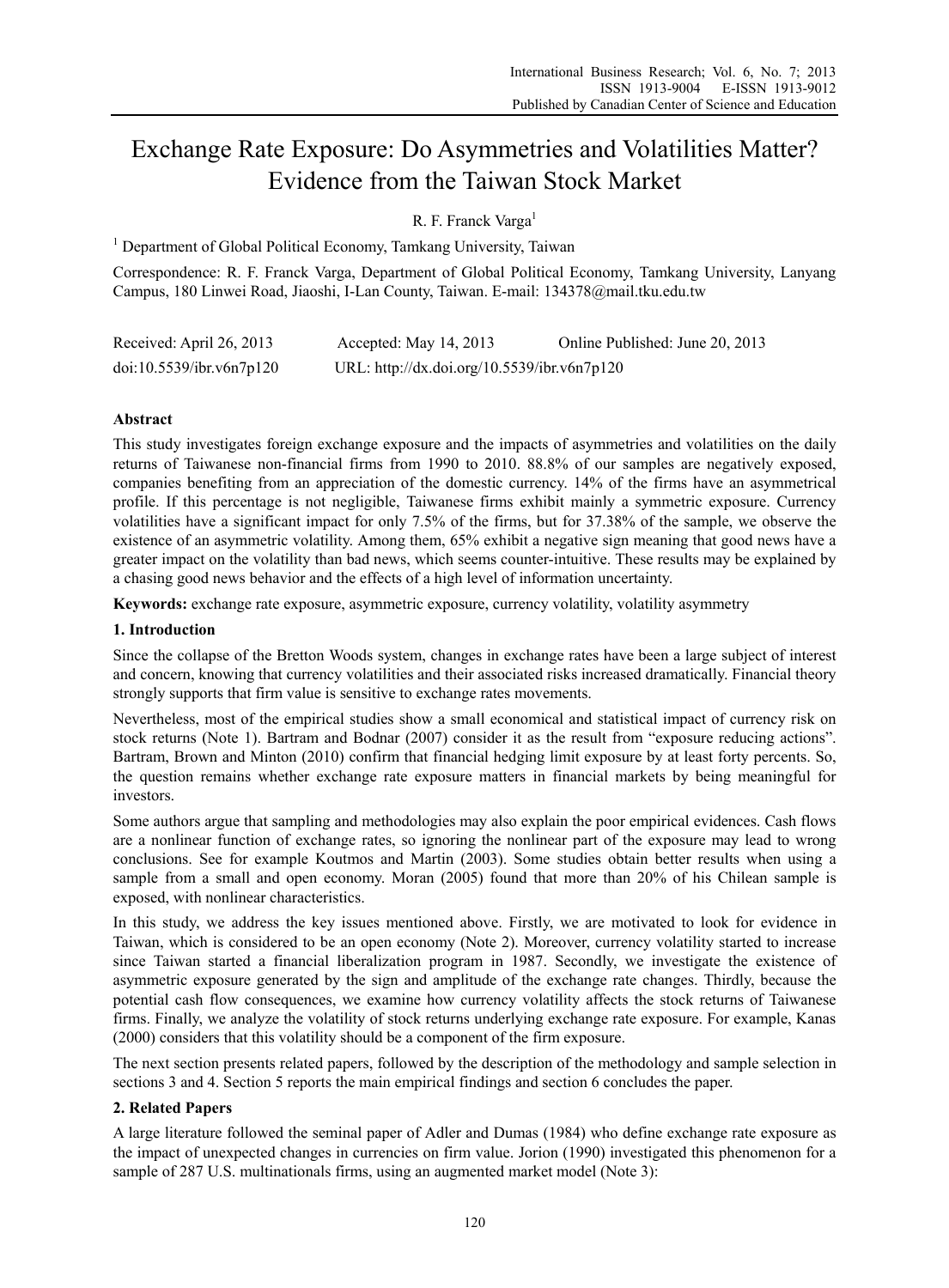$$
R_{i,t} = \beta_{0,i} + \beta_{1,i} R m_t + \beta_{2,i} F X_t + \varepsilon_{i,t}
$$
 (1)

where  $R_{i,t}$  denotes the stock return,  $R_{m_t}$  the return on the market index and  $FX_t$  the change in the exchange

rate. But the author found a significant exposure only for 5.23% of his sample. Likewise, Amihud (1994) does not succeed too even after using for his sample, 32 companies listed in the Fortune magazine's "50 Leading Exporters" list. Bodnar and Gentry (1993), in a multi-country study, find that 21% to 25% of the firms in USA, Japan and Canada display an exposure to exchange rate changes, percentage significantly higher than the ones obtained by Choi and Prasad (1995) who used an American dollar index for their US multinational firms: 14.9% at the firm level and 10% at the industry level.

Considering the special situation of American companies and currency, authors start to extend their studies outside the USA but with very mixed results. For example, He and Ng (1998) find that 26.3% of their Japanese sample is exposed to an exchange rate index while Bartram (2004) finds that only 7.5% of his German samples are exposed. Nydahl (1999) documents a higher level of exposure for his Swedish sample (17%). Dominguez and Tesar (2001) analyze exposure in different, open, mature and developing countries at the firm and industry level. According to the country, they find that between 14% and 26% of the firms are exposed.

Among authors who do not document exposure at all, Priestley and Odegaard (2005) investigate without success seven industries in Norway, none being exposed to the USD or ECU.

Several authors choose to study firms' exposure across many countries; for example Bartram and Karolyi (2006) study the impact of the Euro introduction in the EU, and Doidge et al. (2006) who use a large sample of firms from North America, Europe and Asia. Both studies find results in conformity with Griffin and Stulz (2001): the exposure to exchange rate movements is small, both statistically and economically.

Then authors start to consider a change in the methodology usually employed when investigating exposure.

Many studies use an exchange rate index rather than a bilateral exchange rate, which can explain some mixed results. An index is not representative for an individual firm and can imply a diversification effect across currencies. But Bartram (2004) finds that using a bilateral exchange rate does not significantly improve the measure of exposure.

Another change in the methodology is the use of orthogonalized models (Note 4). Again, the results were not very different as for example Choi and Prasad (1995) and Choi et al. (1998). Nevertheless some authors using the orthogonalized model succeeded in obtaining better results, as did Glaum et al. (1998) – 49% of the sample being exposed, Priestley and Odegaard (2002) – 69% exposed to the JPY and 40% to the ECU, Kiymas (2003) – 62% or Chen et al.  $(2004) - 24%$ .

Exposure may be a complex concept to measure, especially if we take into account the time the firm needs to adjust its financial management to exchange rate fluctuations or the fact that company information is only disclosed at regular moments in the year hence the time also needed by the market to adjust its valuation process. These facts may lead to mispricing of currencies movements, and push some authors to introduce one more change in the methodology: the lag effect. Therefore, beside contemporaneous exchange rate fluctuations, authors use lagged exchange rate too. Bartov and Bodnar (1994) find some evidence at the one-month lag level, but with a very low adjusted R² (0.2%). Frazer and Pantzalis (2004) obtain some mixed results, with only 9% of their American sample being exposed. Di Iorio and Faff (2000) find non-significant lag effects.

Another change in methodology has also been proposed to improve the measurement of firms' exposure: time varying factors, by using sub-periods analysis. The problem is that it is not always easy to explain the time variation of the exposure which may have different economic sources or could even been caused by some estimation errors. There are studies providing evidence that exposure is generally more time dependant. Brunner et al. (2000) find that exposure coefficients are not stable over time for their German sample. Muller and Verschoor (2007) find considerable evidence of long-term exposure, the short-term seeming to be well hedged. Chow et al. (1997a, 1997b) assert that market participants may wrongly assess the exchange rate risk in the long run. Koutmos and Martin (2007) find that the variability in the time-varying exposure is smaller (larger) for the largest (smallest) firms and for industrial (technology) firms. The size effect is also confirmed by Hunter (2005).

But ignoring the nonlinear (asymmetric) exposure may also explain why empirical results are mixed. Some authors study asymmetric response to changes in exchange rate, as Bartram (2004), Carter et al. (2005) and Tai (2005). Anyway, they only succeed to display a low marginal improvement.

According some authors such as Muller and Verschoor (2006), the asymmetric link between firms' values and currency changes may have several explanations such as asymmetric hedging (e.g. Allayannis & Ofek, 2001;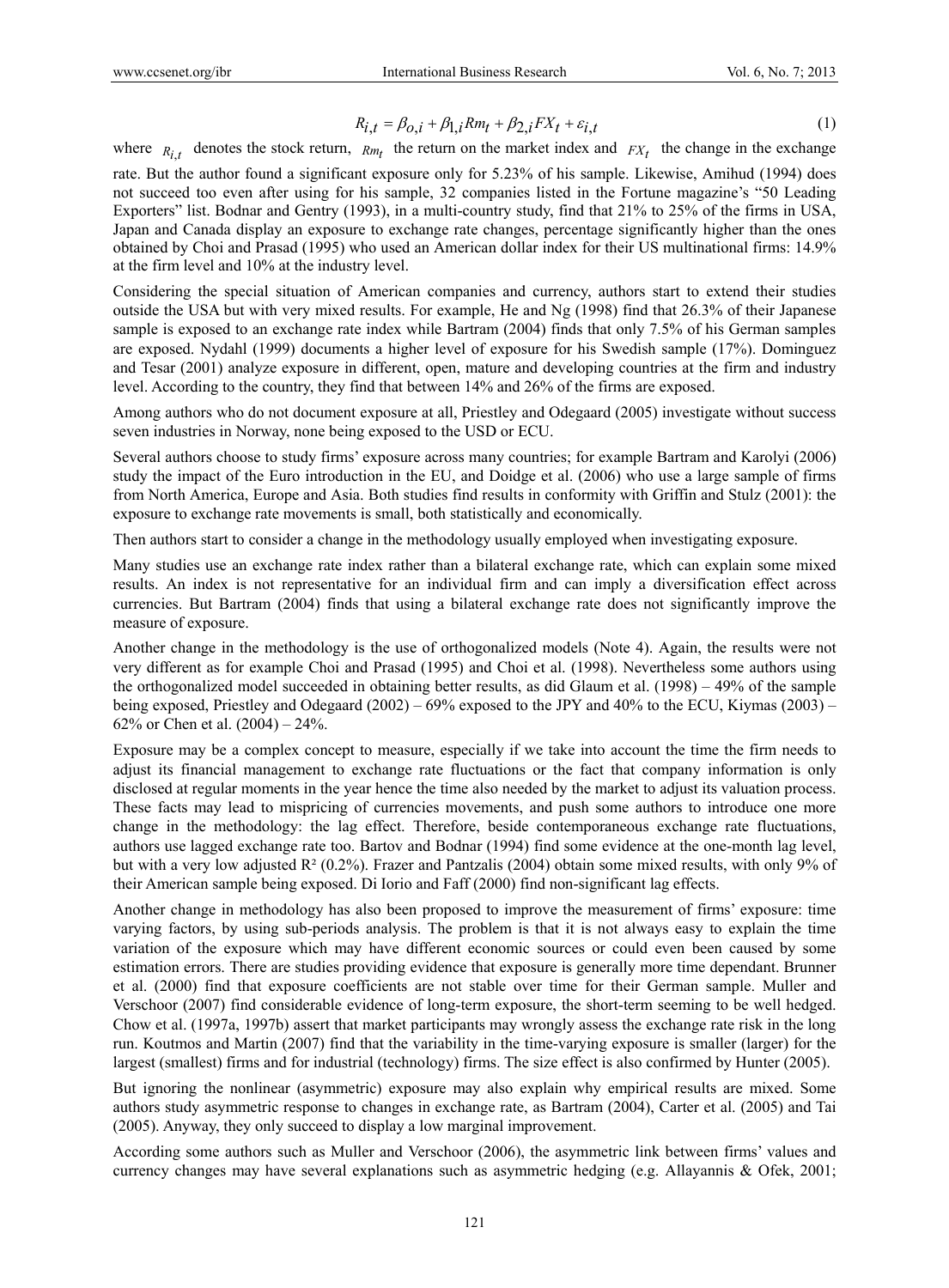Miller & Reuer, 1998; Rossi, 2008; Andren, 2001), incorrect pricing of assets (see for example Muller & Verschoor, 2006), hysteresis (see Baldwin, 1988; Dixit,1989; for their description of hysteresis models), pricing policies and market structures (e.g. Marston, 1990; Froot & Klemperer, 1989; Knetter,1994).

Volatility (creating asymmetries and nonlinearities) may also be the key variable (or component) to explain foreign exchange exposure. Authors as Giurda and Tzavalia (2004) and Kanas (2000) show evidence for the existence of asymmetric volatilities. Leverage effect may explain this phenomenon, good (bad) news impacting the ratio debt / equity. But appreciations and depreciations are not automatically good or bad news (Note 5). Maghrebi et al. (2006) state "*whether depreciation of domestic currency should be viewed as good news or bad news is an open question*" (Note 6).

But beside currency changes, exchange rate volatility should also be a component of firm's exposure through its impact on cash flow. Exchange rate volatility should affect cash flows by modifying the volume of international trade. Several studies as for example Sercu and Vanhule (1992) or Kroner and Lastrapes (1993) among others provide evidence on a relationship between the volume of trade flows and foreign exchange rate volatility (even though the sign of this relationship is subject to disagreement). Hence, the value of the firms should be impacted too. Moreover, currency volatility affects hedging activities and their related financial costs, thus, cash flows should also be affected. Brown (2001) indicates that cash flows of the firms which are actively involved in hedging should be negatively affected when the currency volatility increases.

### **3. Methodology**

#### *3.1 Orthogonalized Model*

In the augmented CAPM model (see Eq. 1),  $\beta_{2,i}$  may under/overestimate the firm's true exposure, since currency movements and market returns are correlated (Note 7). To address this issue, we follow Entorf and Jamin (2003) and use an auxiliary regression, described as:

$$
R_{m,t} = \delta_0 + \delta_1 FX_t + \delta_{m,t} \tag{2}
$$

with  $\delta_{m,t}$ , the orthogonalized market returns, representing the component of market returns uncorrelated with currency changes. Then rearranging Eq. (1) and Eq. (2), we obtain the orthogonalized model:

$$
R_{i,t} = \beta_{0,i}^* + \beta_{1,i}\delta_{m,t} + \beta_{2,i}^*FX_t + \varepsilon_{i,t}
$$
 (3)

where:

$$
\beta_{0,i}^* = \beta_{0,i} + \beta_{1,i}\delta_0 \tag{4}
$$

$$
\beta_{2,i}^* = \beta_{2,i} + \beta_{1,i}\delta_1
$$
 (5)

 $\beta_{0,i}$   $\beta_{1,i}$  and  $\beta_{2,i}$  are from the unorthogonalized model  $R_{i,t} = \beta_{0,i} + \beta_{1,i}Rm_t + \beta_{2,i}FX_t + \varepsilon_{i,t}$  (Eq. 1). Under (3),  $\beta_{2,i}^*$  is supposed to show the total impact of exchange rate fluctuations on the firm value. It contains the direct effect  $\beta_{2,i}$  as well as the indirect effect  $\beta_{1,i} \delta_1$ .

The indirect effect is also a firm-specific component of the exposure (as the direct effect) in the sense that  $\beta_{1i}$ varies across firms: each company may have a specific relationship with the market portfolio.

#### *3.2 Multiple Asymmetries and Volatilities*

As mentioned in section 2, asymmetric currency exposure is mainly motivated by the literature investigating asymmetric hedging, hysteresis and pricing-to-market. We will follow related asymmetric models (e.g. Koutmos & Martin, 2003) by adding to the orthogonalized augmented model (eq. 3) a control variable measuring the impacts of a change in the currency (sign asymmetry).

But as argued by different authors such as Miller and Reuer (1998), firms will start to react only if the change in the currency exceeds a certain threshold (see section 2). We add another control variable to our model to take into account this fact (magnitude asymmetry).

In the previous section, we cited arguments that cash flows (thus the value of the firm) are affected by the exchange rate volatility through the volume of trade and hedging (transaction) cost. So we incorporate a time-varying currency variable into our model in view to investigate how currency volatility may impact the Taiwanese stock returns.

The final adjustment in our model concerns a second kind of volatility: the volatility of stock returns underlying exchange rate exposure. For instance, Kanas (2000) and Giurda and Tzavalia (2004) argued that a part of the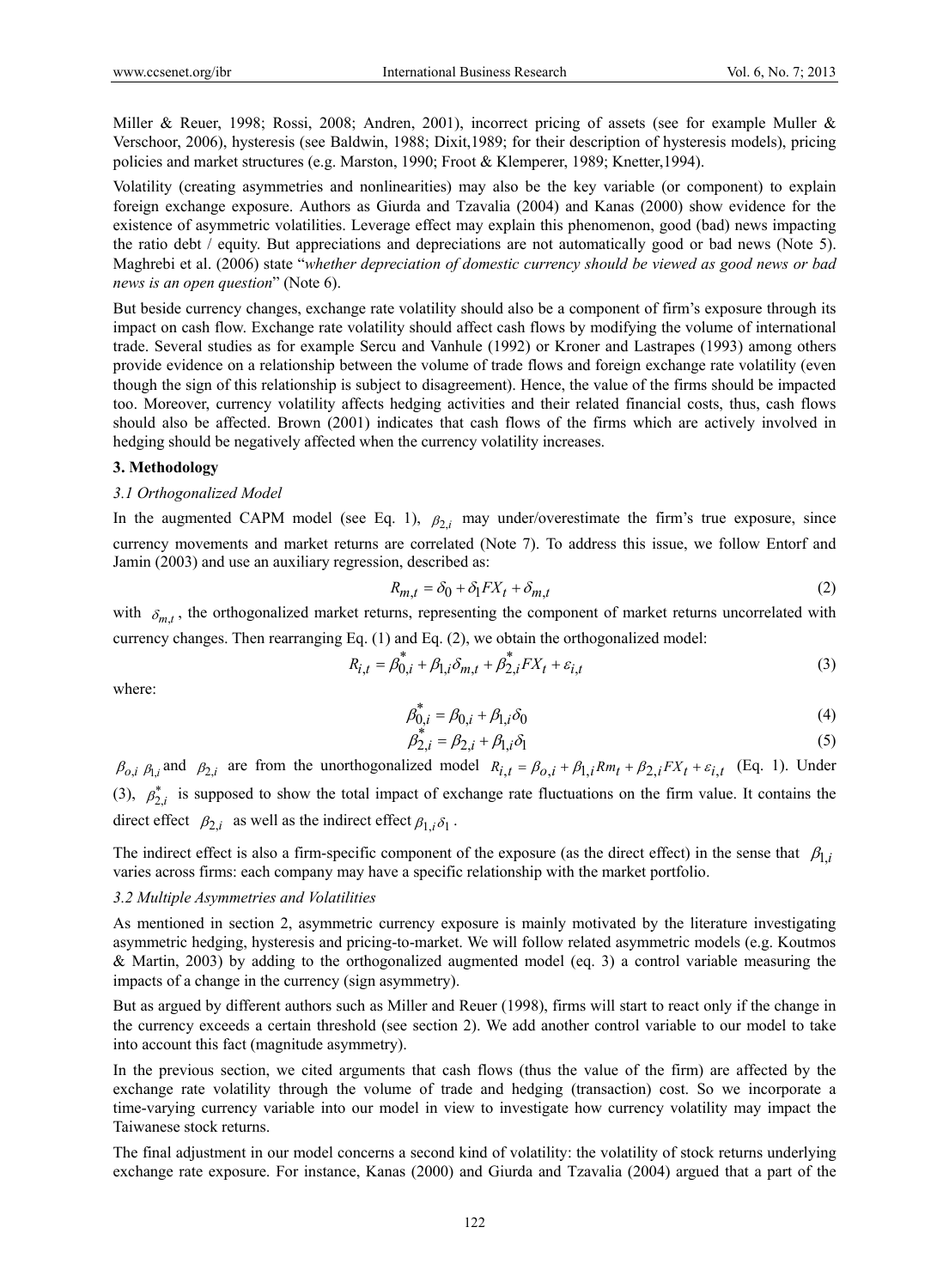volatility asymmetry in stocks returns is related to currency changes.

Therefore, our final model is as follows:

$$
R_{i,t} = \beta_{0,i}^{*} + \beta_{1,i}\delta_{m,t} + (\beta_{2,i}^{*} + \beta_{3,i}D_{sign,t} + \beta_{4,i}D_{amp,t})s_{t} + \beta_{5,i}h_{s,i,t} + \varepsilon_{i,t}
$$
 (6)

where

 $s_t$  = the unexpected change in the exchange rate

 $D_{sient}$  = 1 if  $s_t$  < 0 and 0 otherwise (sign asymmetry)

 $D_{\text{amnt}} = 1$  if  $|s_t| > x$  and 0 otherwise;  $x = 0.5\%$  (threshold firms are

supposed to react to  $-$  magnitude asymmetry)

 $h_{s,i,t}$  = the time-varying exchange rate volatility

 $\varepsilon_{i,t}$  = error term which follows a GJR GARCH (1,1) process as:

$$
\varepsilon_{i,t} = \mu_{i,t} \sqrt{h_{\varepsilon,i,t}}
$$
, and  
\n
$$
h_{\varepsilon,i,t} = \omega \varepsilon + \alpha_{\varepsilon,i} \varepsilon_{t-1}^2 + \gamma_t D_{t-1} \varepsilon_{t-1}^2 + \beta_{\varepsilon,i} h_{\varepsilon,i,t-1}
$$
 (conditional variance of  $\varepsilon_{i,t}$ )  
\nwhere  $D_{t-1}$  is equal to 1 if  $\varepsilon_{i,t}$  is negative and 0 otherwise.

Existence of foreign exchange exposure is confirmed if  $\beta_2^*$ ,  $\beta_{3,i}$  (sign asymmetry) and/or  $\beta_{4,i}$  (magnitude asymmetry) are statistically significant. So according their signs, asymmetries may increase or decrease the currency exposure. The difficulty in measuring magnitude asymmetries is to find an effective threshold which may depend on several factors such as the size of the firm or the industry to which the company belongs. The way to choose it is quite arbitrary. The rule of thumb is to use as a starting point, the average exchange rate

changes during the sample period. More details about the threshold are given in the next section. In the literature, when  $\varepsilon_{i,t}$  (the error term which follows a GJR GARCH (1,1) process – see eq. 6) is positive, it implies that the market has a positive unexpected shock in period  $t-1$ , defined as good news. Conversely, if  $\varepsilon_{i,t}$ is negative, it means that the market has a negative unexpected shock in the previous period, defined as a bad news. In the latter case, the model produces a higher estimate of conditional volatility ( $\alpha_i + \gamma_i$ ), compared to the former case ( $\alpha_i$ ), assuming that  $\gamma_i$  is positive.

 $\gamma_i$  (see conditional variance for equation 6) if significant, implies asymmetric volatility of stock returns caused by currency exposure.

The last step to complete our system is to define the exchange rate dynamics. Many previous studies as for example Meese and Singleton (1982), find that exchange rates follow martingale processes, so the best forecast for time t+1 is the value at time t. Therefore, changes in  $FX_t$  follow a martingale of the form:

$$
FX_t = \theta + FX_{t-1} + s_t \tag{7}
$$

where  $s_t$  is the unexpected change (Note 8) in the exchange rate (innovation) used in equation (6). The conditional variance of  $s_t$  follows a GARCH (1,1) process defined as:

$$
s_t = \rho_{i,t} \sqrt{h_{s,i,t}}
$$
, and

 $h_{s,i,t} = \omega s_{i} + \alpha_{s,i} s_{t-1}^2 + \beta_{s,i} h_{s,i,t-1}$  (conditional variance of  $s_t$ )

The time-varying exchange rate volatility  $h_{s,i,t}$  is used as a predetermined variable in equation (6).

The system is estimated using a two-step procedure: first,  $s_t$  and  $h_{s,i,t}$  are estimated via maximum likelihood and then their values are used as predetermined variables in the estimation of equation (6).

Exchange rate volatility is measured by  $\beta_{5,i}$ . For non-financial firms this coefficient is supposed to be negative, companies being not supposed to benefit from larger currency volatility.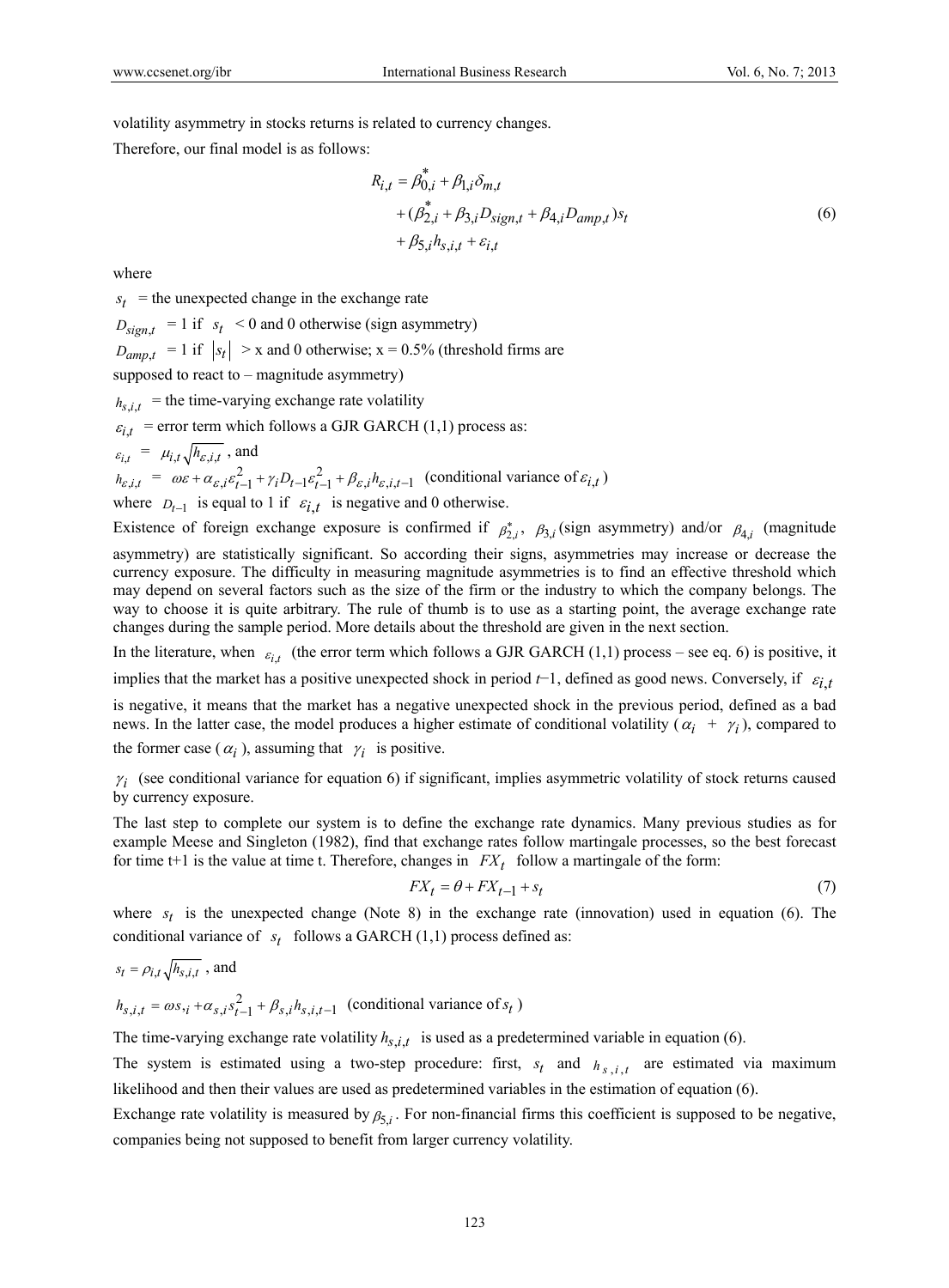## **4. Sample Selection**

We obtained our data from TEJ, a database maintained in Taiwan. Our sample is made of 107 non-financial Taiwanese firms from 1990 to 2010 (Note 9), and listed on the Taiwan Stock Exchange (TSE). We use daily adjusted stock prices. We follow Dominguez and Tesar (2001) by choosing the firm level to avoid the aggregated effect from the industry level.

Moreover, asymmetric behavior can best be captured at the company level. We use the TAIEX, the leading index in the TSE, as a proxy for the market's return.

To avoid currency aggregated effects issues, we use a nominal bilateral exchange rate instead of an index. The nominal rate eliminates the need to convert the other variables, as argued by Khoo (1994). Besides, Mark (1990) shows that real and nominal changes are correlated for the seven countries used in his study, which is also supported by Atindehou and Gueyie (2001).

The most commonly currency used by Taiwanese companies is the American dollar therefore we employ the currency rate USD/TWD, meaning that if the domestic currency is appreciating, the change in the rate will be negative and the firm will benefit from it if the sign of the exposure coefficient is negative.

Our sample is made of 5245 observations, said 571,705 daily data.

As mentioned in the previous section, the difficulty in measuring magnitude asymmetries is to find an effective threshold which may depend on several factors such as the size of the firm or the industry to which the company belongs. The way to choose it is quite arbitrary. A rule of the thumb is to use as a starting point, the average exchange rate changes during the sample period.

Between 1990 and 2010, the average exchange rate change is 0.15%. This low level is explained by the regular interventions of the CBC (Central Bank in Taiwan), especially at the end of the daily session. Even though the domestic currency (TWD) is appreciating, Taiwanese firms use to deal with a stable currency. Nevertheless, the average currency variation is increasing too: between 2009 and 2010, it is about 0.22%. Thus, it is logical to believe that Taiwanese firms will start to react if the change is greater than 0.22%. Giving the fact that CBC uses to intervene on the foreign exchange market, we cannot expect a high daily change. We estimate that the threshold should be between 0.3% and 0.5% and decide to test the 0.5% level. As mentioned before, we are aware that it is an arbitrary choice.

## **5. Empirical Results and Major Findings**

Table 1 provides the main results from our model (eq. 6).

Table 1. Main results

|                           |              |               | Sample Size       |               | 107       |               |                |               |          |        |
|---------------------------|--------------|---------------|-------------------|---------------|-----------|---------------|----------------|---------------|----------|--------|
|                           |              |               | Average Adj $R^2$ |               | 35.31%    |               |                |               |          |        |
| Firms Exposed at          | $\beta$ 2    |               | $\beta$ 3         |               | $\beta$ 4 |               | $\beta$ 5      |               | $\gamma$ |        |
|                           | Qty          | $\frac{0}{0}$ | Qty               | $\frac{0}{0}$ | Qty       | $\frac{0}{0}$ | Qty            | $\frac{0}{0}$ | Qty      | $\%$   |
| 10%                       | 95           | 88.8%         | 15                | 14.0%         | 15        | 14.0%         | 8              | 7.5%          | 40       | 37.38% |
| 5%                        | 90           | 84.1%         | 8                 | 7.5%          | 11        | 10.3%         | 4              | 3.7%          | 35       | 32.71% |
| $1\%$                     | 79           | 73.8%         | 4                 | 3.7%          | 6         | 5.6%          | 4              | 3.7%          | 21       | 19.63% |
| Details                   | >0           | < 0           | >0                | < 0           | >0        | < 0           | >0             | < 0           | >0       | < 0    |
| Firms Exposed(10%)        |              | 94            | $\overline{2}$    | 13            | 11        | 4             | 3              | 5             | 14       | 26     |
| $%$ of Exposed $(10%)$    | 1.05%        | 98.95%        | 13.3%             | 86.7%         | 73.3%     | 26.7%         | 37.5%          | 62.5%         | 35.00%   | 65.00% |
| Firms Exposed(5%)         | $\mathbf{0}$ | 90            | $\mathbf{0}$      | 8             | 7         | 4             | $\overline{0}$ | 4             | 12       | 23     |
| $%$ of Exposed $(5%)$     | $0\%$        | 100%          | $0\%$             | 100%          | 64%       | 36%           | $0\%$          | 100%          | 34%      | 66%    |
| Firms Exposed(1%)         | $\mathbf{0}$ | 79            | $\mathbf{0}$      | 4             | 4         | 2             | $\mathbf{0}$   | 4             | 7        | 14     |
| $%$ of Exposed $(1%)$     | $0\%$        | 100%          | $0\%$             | 100%          | 67%       | 33%           | $0\%$          | 100%          | 33%      | 67%    |
| Mean                      | 0.010563     | $-0.02128$    | 0.012347          | $-0.0121$     | 0.013525  | $-0.01661$    |                |               |          |        |
| Median                    |              | $-0.01983$    | 0.012347          | $-0.01055$    | 0.012872  | $-0.01621$    |                |               |          |        |
| <b>Standard Deviation</b> |              | 0.006789      | 0.001902          | 0.004575      | 0.003277  | 0.002812      |                |               |          |        |
| Maximum                   |              | $-0.05217$    | 0.013691          | $-0.02583$    | 0.018699  | $-0.01985$    |                |               |          |        |
| Minimum                   |              | $-0.00876$    | 0.011002          | $-0.00725$    | 0.009086  | $-0.01418$    |                |               |          |        |

Notes: β2, β3, β4 and β5 measure respectively exchange rate exposure, sign asymmetry, magnitude asymmetry and currency volatility. γ represents the volatility of stock returns underlying exchange rate exposure.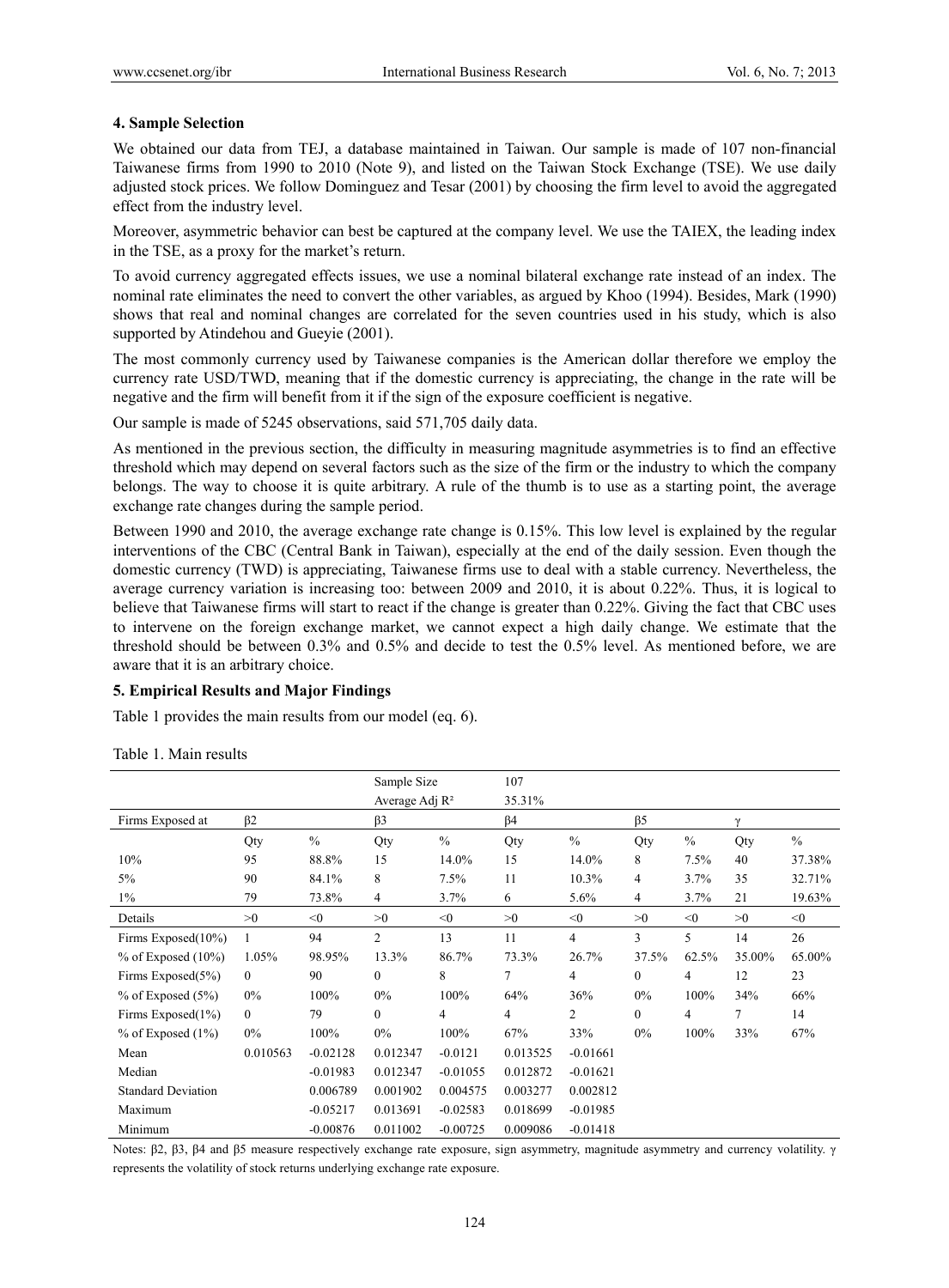Clearly, Taiwanese firms are exposed and we did not see similar percentages in the existing literature (at any level of acceptance). Moreover, Taiwanese companies (without exception, except 1 firm at the 10% level) see their value increasing when the TWD is appreciating.

Only 14% of the sample exhibit sign and/or magnitude asymmetries. Among companies having a sign asymmetry, the large majority shows a negative coefficient sign. It means that it not only increases the level of exposure, but it also works in favor of Taiwanese firms.

The magnitude asymmetry exhibits an opposite effect: for a large majority of the concerned firms, the coefficient is positive. This asymmetry reduces the level of exposure meaning that Taiwanese firms suffer from a large variation of the exchange rate.

The percentages of sign and magnitude asymmetries are too large to be ignored, but results show that the majority of Taiwanese firms is symmetrically exposed.

Concerning volatilities, only a small percentage of the sample exhibit significant exchange rate volatility impacts on stock returns: 7.5% at the 10% level of acceptance (3.7% at the 1% and 5% levels). At the 10% level, for 37.5% of the concerned firms, the sign of the coefficient is positive, meaning that currency volatility has a positive impact on stock return. It does not match the conventional wisdom especially that our sample includes only non-financial firms. Normally from its effects on cash flows (as mentioned in section 2) exchange rate volatility should have a negative relationship with stock returns. But at the 1% and 5% levels of acceptance, all currency volatilities coefficients are negative which is conforms to the conventional wisdom (Note 10). Therefore at the 10% level, we may just have a statistical effect.

For a large part of our sample, we observe the existence of a volatility of stock returns underlying exchange rate exposure (the second volatility we investigated in this study): 37.38% (32.71% and 19.63% respectively at the 5% and 1% levels). Strangely, 3.7% of our sample (Note 11) exhibit it while not being exposed. We cannot ignore it, even though the asymmetric volatility is not an easy process to explain.

Besides, our study shows clearly that stock return volatilities are time dependant. All significant coefficients provide evidence (not reported here) that stock return volatilities are a function of its past value as well as past squared errors. Persistence, measured by  $\beta_{\varepsilon,i}$  (in conditional variance of  $\varepsilon_{i,t}$ ), is quite high with an average of

0.874. It suggests that there is a long memory in the stock return volatility process.

In this model, association to good news happens when  $\varepsilon_{i,t} > 0$  ( $\gamma_i = 0$ ) and bad news when  $\varepsilon_{i,t} < 0$  ( $\gamma_i \neq 0$  is

significant); If  $\gamma_i$  is positive, bad news increases volatility (Note 12).

Our results show that only 35% of the volatility coefficients  $(\gamma_i)$  are positive (thus increasing the volatility for the concerned firms). Usually, literature seems to mostly report positive coefficients, fact explained by the leverage effect or volatility feedback effect. So a large part of our Taiwanese sample facing volatility asymmetry exhibits a negative coefficient. The average positive coefficient  $\gamma_i$  is 0.027 and -0.030 for the negative one (+12.50%). It may seem counter-intuitive because it means that good news have a greater impact on the volatility than bad news, at least for 65% of the concerned firms. It shows that when good news hit the market, stock prices react positively and volatility increases all the more than if investors chase after good news, prices and volatility continue to rise. One explanation may be related to the trading noise hypothesis, investors having less useful trading information compared to investors in other stock markets and thus "chasing good news", see for example French and Roll (1986) who linked trading volume and return volatility.

We may say that chasing good news behavior is related to positive-feedback trading which is a price- or trend-chasing trading strategy. Shi et al. (2012) studying individual US stocks from 1980 to 2009 found that 9.4% of their sample exhibit positive-feedback activities. They also found that "*these activities have a more profound effect on stocks with a higher level of information uncertainty*".

Their findings may be another explanation of our results and support the "chasing good news behavior" hypothesis.

# **6. Concluding Remarks**

Understanding exchange rate exposure and the various forms of volatilities is important in terms of firm valuation and risk management. If theory supports that firm value is impacted by currency changes, empirical evidences are mixed. We argue that sampling and methodology may be the reason for the weak evidences. In this study, we address the key issues mentioned in our introduction by choosing Taiwan which is a small and open economy. We also investigate asymmetries generated by the sign and amplitude of the exchange rate changes.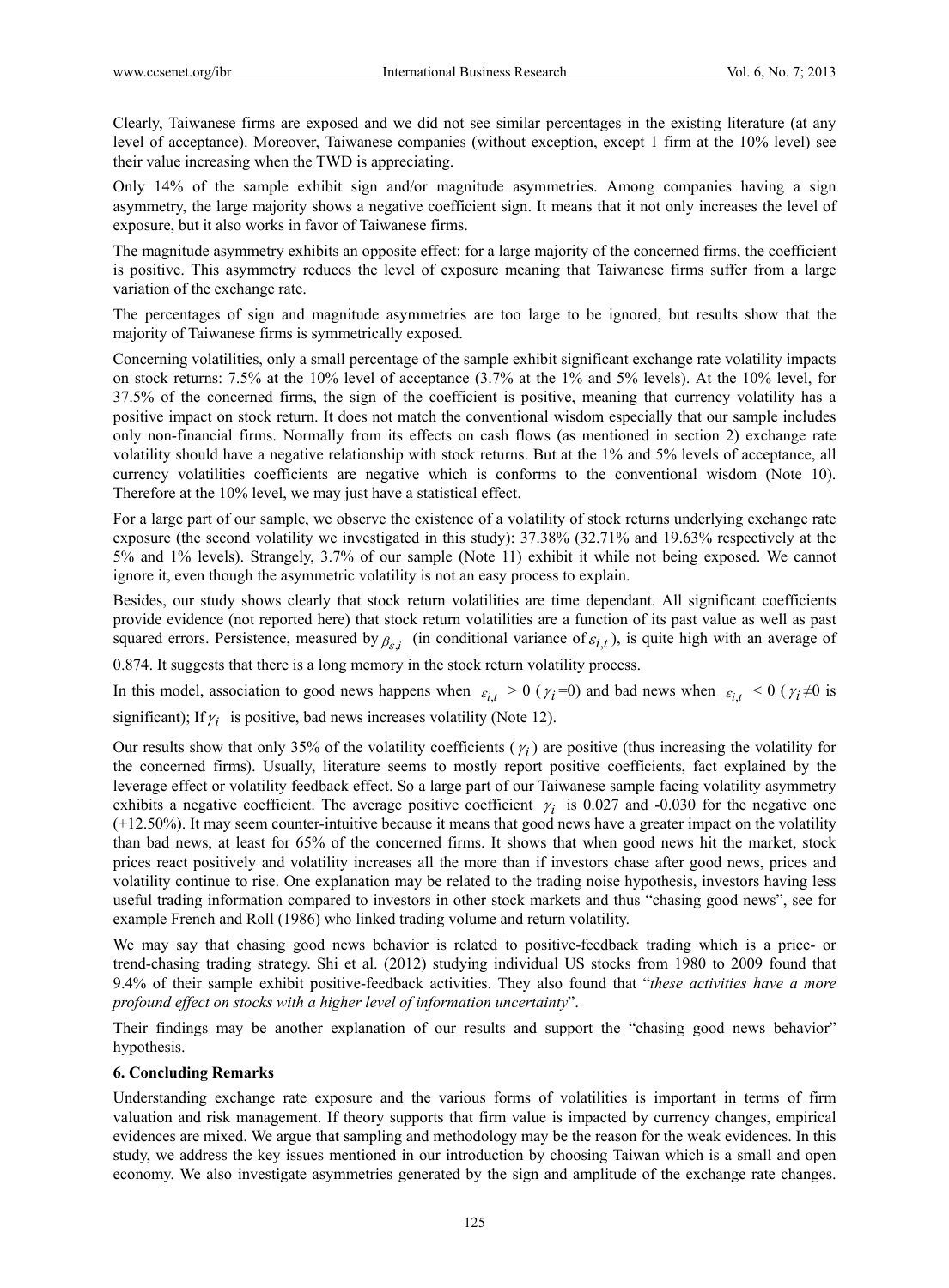Finally, we study the impacts of currency volatilities and volatilities of stock returns underlying exchange rate exposure.

Taiwan is clearly a good laboratory: we find that 88.8%, 84.1% and 73.8% (respectively at the 10%, 5% and 1% levels of acceptance) are exposed to exchange rate fluctuations. This high percentage has been seldom found in previous studies. Moreover, all Taiwanese firms are negatively exposed (except one at the 10% level) meaning that conversely to the theory, firms' value increase when the domestic currency is appreciating. Nevertheless, this result is supported by Moran (2005) who also investigated an open economy.

Only 14% of the sample exhibit a sign and/or magnitude asymmetries. Results show that Taiwanese firms benefit from the sign asymmetry (mostly having a negative coefficient sign) and suffer from the magnitude asymmetry (coefficients are mostly positive). If this percentage is too large to be ignored, it still shows that the majority of Taiwanese companies is symmetrically exposed.

Concerning volatilities, only a small percentage of the sample exhibit significant exchange rate volatility impacts on stock returns: 7.5% (3.7% at the 1% and 5% levels). At the 1% and 5% levels of acceptance, all currency volatilities coefficients are negative which is conforms to the conventional wisdom and compatible with our results from the magnitude asymmetry.

For a large part of our sample, we also observe the existence of a volatility of stock returns underlying exchange rate exposure: 37.38% at the 10% level of acceptance (32.71% and 19.63% respectively at the 5% and 1% levels). We also notice that there is a long memory in the stock return volatility process.

Our results show that 35% of the volatility coefficients are positive (thus increasing the volatility for the concerned firms). This sign is explained by the leverage effect or volatility feedback effect. So a large part of our Taiwanese sample facing volatility asymmetry exhibits a negative coefficient (while literature mostly report positive signs). It may seem counter-intuitive because it means that good news have a greater impact on the volatility than bad news, at least for 65% of the concerned firms.

It may be explained by a chasing good news behavior from the investors in the Taiwan stock market, hypothesis being supported by the trading noise assumption of French and Roll (1986) and the effects of a high level of information uncertainty according Shi et al. (2012).

### **References**

- Adler, M., & Dumas, B. (1984). Exposure to Currency risk: Definition and Measurement. *Financial Management*, *13*, summer, 41-50. http://dx.doi.org/10.2307/3665446
- Allayannis, G. (1997). The time-variation of the exchange-rate exposure: An industry analysis. University of Virginia, *Working Paper DSWP*, 97-29.
- Allayannis, G., & Ihrig, J. (2001). Exposure and Markups. *The Review of Financial Studies*, *14*(3), 805-835. http://dx.doi.org/10.1093/rfs/14.3.805
- Allayannis, G., & Ofek, E. (2001). Exchange Rate Exposure, Hedging and the Use of Foreign Currency Derivatives. *Journal of International Money and Finance*, *20*, 273-296. http://dx.doi.org/10.1016/S0261-5606(00)00050-4
- Amihud, Y. (1994). Evidence on Exchange Rates and Valuation of Equity Shares. In Y. Amihud & R. M. Levich (Eds.), *Exchange Rates and Corporate Performance* (pp. 49-59). New York: Irwin Professional Publishing.
- Andren, N. (2001). Is macroeconomic exposure asymmetric? Department of Business Administration, Lund University, Working Paper.
- Atindehou, R. B., & Gueyie, J. P. (2001). Canadian chartered banks' stock returns and exchange rate risk. *Management Decision*, *39*, 285-295. http://dx.doi.org/10.1108/EUM0000000005463
- Baldwin, R. (1988). Hysteresis in import prices: the Beachheld effect. *American Economic Review*, *78*, 773-785.
- Bartov, E., & Bodnar, G. M. (1994). Firm Valuation, Earnings Expectations, and the Exchange-Rate Exposure Effect. *Journal of Finance*, *49*(5), 1755-1785.
- Bartram, S. M. (2004). Linear and Nonlinear foreign Exchange Rate exposure of German Non Financial Corporation. *Journal of International Money and Finance*, *23*, 673-699.
- Bartram, S. M., & Bodnar, G. M. (2007). The exchange rate exposure puzzle. *Managerial Finance*, *33*(9), 642-666. http://dx.doi.org/10.1108/03074350710776226
- Bartram, S. M., & Karolyi, G. A. (2006). The impact of the introduction of the Euro on foreign exchange rate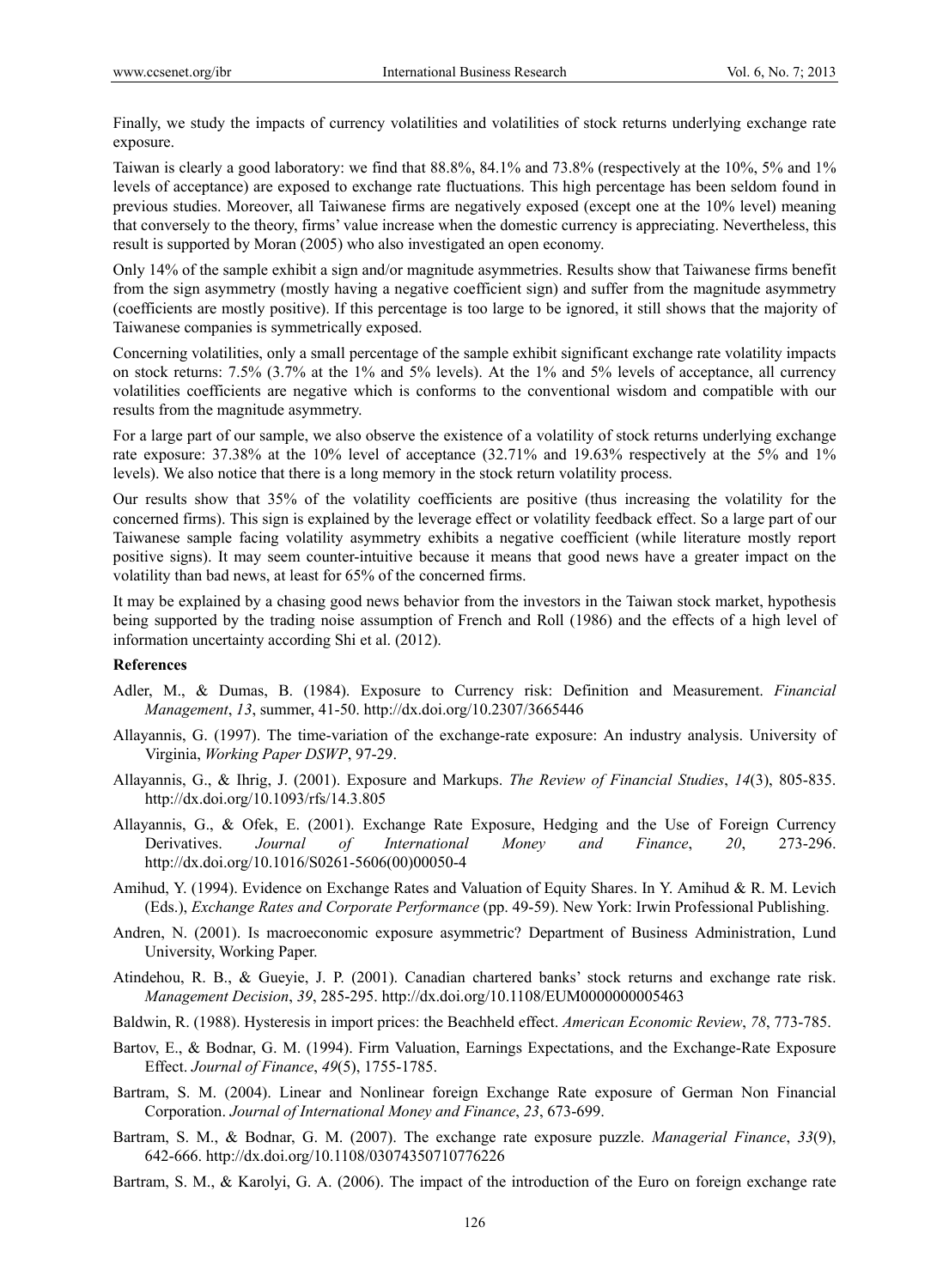risk exposures. *Journal of Empirical Finance*, *13*(4-5), 519-49. http://dx.doi.org/10.1016/j.jempfin.2006.01.002

- Bartram, S. M., Brown, G. W., & Minton, B. A. (2010). Resolving the exposure puzzle: The many facets of exchange rate exposure. *Journal of Financial Economics*, *95*, 148-173. http://dx.doi.org/10.1016/j.jfineco.2009.09.002
- Bodnar, G. M., & Gentry, W. M. (1993). Exchange Rate Exposure and Industry Characteristics: Evidence from Canada, Japan and the USA. *Journal of International Money and Finance*, *12*, 29-45. http://dx.doi.org/10.1016/0261-5606(93)90008-Y
- Bodnar, G. M., & Marston, R. C. (2002). Exchange rate exposure: a simple model. In Choi, J. & Power, M. (Eds.), *International Finance Review, Vol. 3, Global Risk Management: Financial, Operational and Insurance Strategies* (pp. 107-16). Elsevier Science, New York, NY, JAI, Greenwich, CT. http://dx.doi.org/10.1016/S1569-3767(02)03010-8
- Bodnar, G. M., & Wong, M. H. F. (2000). Estimating Exchange Rate Exposures: Some "Weighty" Issues. *NBER Working Paper Series*, Working Paper No. 7497.
- Bodnar, G. M., & Wong, M. H. F. (2003). Estimating exchange rate exposures: issues in model structure. *Financial Management*, *32*(1), 35-67. http://dx.doi.org/10.2307/3666203
- Bodnar, G. M., Dumas, B., & Marston, R. C. (2002). Pass-Trough and Exposure. *Journal of Finance*, *57*(1), 199-231. http://dx.doi.org/10.1111/1540-6261.00420
- Brown, G. W. (2001). Managing Foreign Exchange Risk with Derivatives. *Journal of Financial Economics*, *60*, 401-448. http://dx.doi.org/10.1016/S0304-405X(01)00049-6
- Brunner, M., Glaum, M., & Himmel, H. (2000). The DAX and the dollar: the economic exchange rate exposure of German corporations. *Journal of International Business Studies*, *31*(4), 715-24.
- Carter, D. A., Pantzalis, C., & Simkins, B. J. (2005). Asymmetric exposure to foreign-exchange risk: financial and real option hedges implemented by U.S. multinational corporations. Oklahoma State University, Stillwater, Working Paper.
- Chen, J., Naylor, M., & Lu, X. (2004). Some Insights into the Foreign Exchange Pricing Puzzle: Evidence from a Small Open Economy. *Pacific-Basin Finance Journal*, *12*, 41-64. http://dx.doi.org/10.1016/S0927-538X(03)00020-9
- Choi, J., & Prasad, A. M. (1995). Exchange Rate Sensitivity and its Determinants: A Firm and Industry Analysis of U.S. Multinationals. *Financial Management*, *24*(3), 77-88.
- Choi, J., Hiraki, T., & Takesawa, N. (1998). Is foreign exchange risk priced in the Japanese stock market? *Journal of Financial and Quantitative Analysis*, *33*, 361-382. http://dx.doi.org/10.2307/2331100
- Chow, E. H., Lee, W. Y., & Solt, M. E. (1997a). The Exchange-Rate Exposure of Asset Returns. *Journal of Business*, *70*(1), 105-123.
- Chow, E. H., Lee, W. Y., & Solt, M. E. (1997b). The Economic Exposure of U.S. Multinational Firms. *Journal of Financial Research*, *20*, 191-210.
- Di Iorio, A., & Faff, R. (2000). An analysis of asymmetry in foreign currency exposure of the Australian equities market. *Journal of Multinational Financial Management*, *10*, 133-159. http://dx.doi.org/10.1016/S1042-444X(99)00024-9
- Dixit, A. (1989). Entry and exit decisions under uncertainty. *Journal of Political Economy*, *97*, 620-638.
- Doidge, C., Griffin, J., & Williamson, R. (2006). Measuring the economic importance of exchange rate exposure. *Journal of Empirical Finance*, *13*, 550-76. http://dx.doi.org/10.1016/j.jempfin.2005.12.003
- Dominguez, K. M. E., & Tesar, L. L. (2001). A Re-Examination of Exchange Rate Exposure. *NBER Working Paper Series*, Working Paper No. 8128.
- Dominguez, K., & Tesar, L. (2006). Exchange rate exposure. *Journal of International Economics*, *68*, 188-218. http://dx.doi.org/10.1016/j.jinteco.2005.01.002
- Entorf, H., & Jamin, G. (2003). German exchange rate exposure at DAX and aggregate level, international trade, and the role of exchange rate adjustment costs. ZEW (Centre for European Economic Research), Discussion Paper 03-04.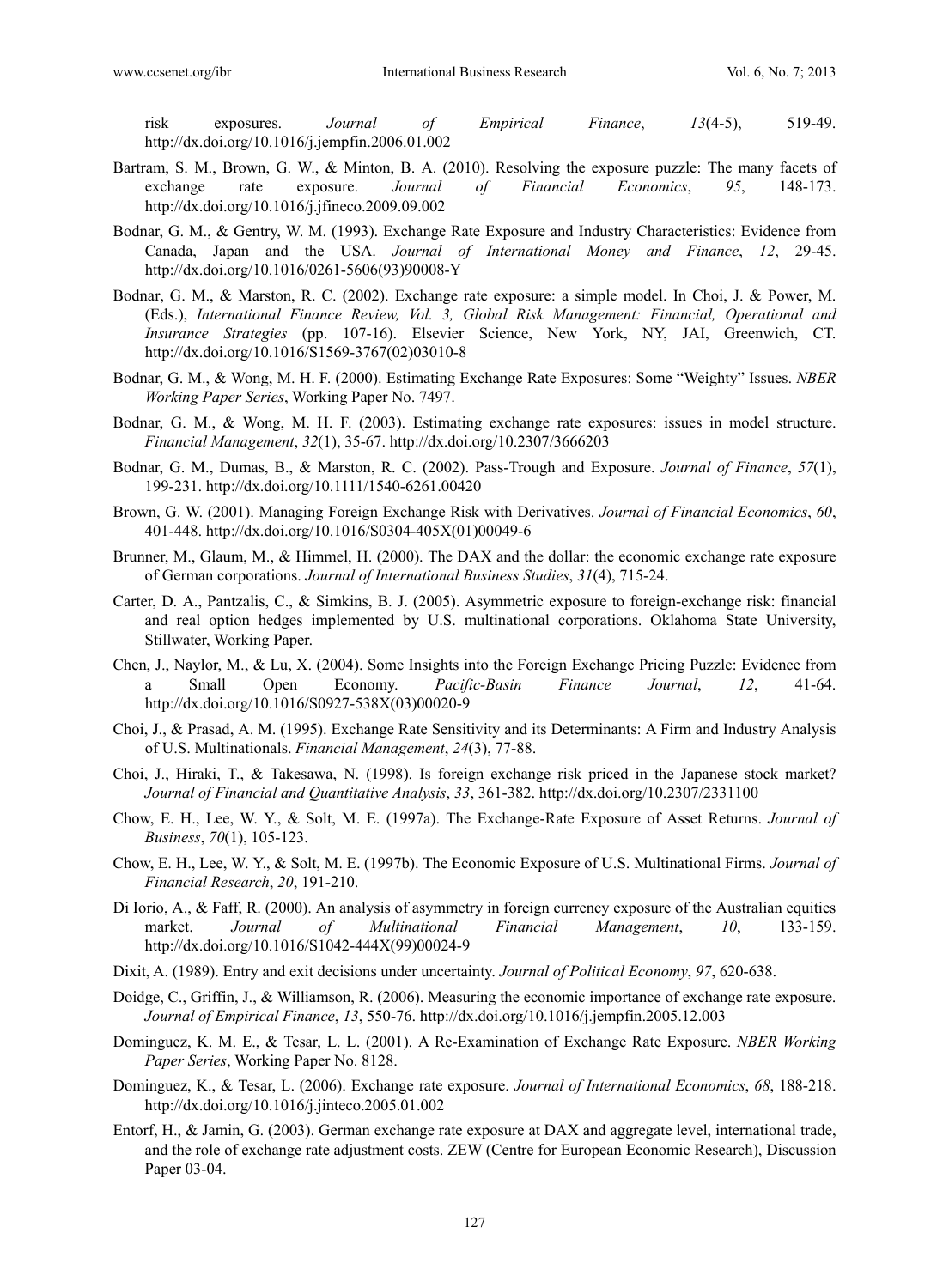- Frazer, S. P., & Pantzalis, C. (2004). Foreign Exchange Rate Exposure of US Multinational Corporations: A Firm-Specific Approach. *Journal of Multinational Financial Management*, *14*(3), 261-281. http://dx.doi.org/10.1016/j.mulfin.2003.07.008
- French, K. R., & Roll, R. (1986). Stock Return Variance: the Arrival of Information and the Reaction of Traders. *Journal of Financial Economics*, *17*, 5-26.
- Friberg, R., & Nydahl, S. (1999). Openness and the Exchange Rate Exposure of National Stock Markets. *International Journal of finance and Economics*, *4*(1), 55-62. http://dx.doi.org/10.1002/(SICI)1099-1158(199901)4:1<55::AID-IJFE90>3.0.CO;2-1
- Froot, K. A., & Klemperer, P. D. (1989). Exchange rate pass-through when market share matters. *Economic Review*, *79*, 637-654.
- Giurda, F., & Tzavalia, E. (2004). Is the currency risk priced in equity markets? Department of Economics, Queen Mary University of London, Working Paper 511.
- Glaum, M., Brunner, M., & Himmel, H. (1998). The DAX and the Dollar: the Economic Exchange-Rate Exposure of German Corporations. Europa-University Viadrina, Frankfurt, Germany, Working Paper.
- Griffin, J., & Stulz, R. (2001). International Competition and Exchange Rate Shocks: A Cross-Country Industry Analysis of Stock Returns. *Review of Financial Studies, 14*(1), 215-241. http://dx.doi.org/10.1093/rfs/14.1.215
- He, J., & Ng, L. K. (1998). The Foreign Exchange Exposure of Japanese Multinational Corporations. *Journal of Finance*, *53*(2), 733-753. http://dx.doi.org/10.1111/0022-1082.295575
- Heckman, C. (1985). A Financial model of foreign exchange exposure. *Journal of International Business Studies*, Summer, 83-99. http://dx.doi.org/10.1057/palgrave.jibs.8490452
- Hsu, C. C, Yau, R., & Wu, J. Y. (2009). Asymmetric exchange rate exposure and industry characteristics: evidence from Japanese data. *Hitotsubashi Journal of Economics*, *50*, 57-69.
- Hung, J. (1992). Assessing the Exchange Rate's Impact on U.S. Manufacturing Profits. *Quarterly Review*, *Federal Reserve Bank of New York, Quarterly, 4*, 44-63.
- Hunter, D. M. (2005). Time-varying exchange rate exposure of small and large firms. College of Business Administration, University of South Florida, Working Paper.
- Ihrig, J., & Prior, D. (2005). The effect of exchange rate fluctuations on multinationals' returns. *Journal of Multinational Financial Management*, *15*, 273-286. http://dx.doi.org/10.1016/j.mulfin.2004.09.004
- Jorion, P. (1990). The Exchange-Rate Exposure of U.S. Multinationals. *Journal of Business*, *63*(3), 331-345. http://dx.doi.org/10.1086/296510
- Jorion, P. (1991). The Pricing of Exchange Rate Risk in the Stock Market. *Journal of Financial and Quantitative Analysis*, *26*(3), 363-376. http://dx.doi.org/10.2307/2331212
- Kanas, A. (2000). Volatility spillovers between stock returns and exchange rate changes. *Journal of Business and Finance and Accounting*, *27*(3-4), 447-467. http://dx.doi.org/10.1111/1468-5957.00320
- Khoo, A. (1994). Estimation of Foreign Exchange Exposure: an Application to Mining Companies in Australia. *Journal of International Money and Finance, 13*, 342-363. http://dx.doi.org/10.1016/0261-5606(94)90032-9
- Kiymaz, H. (2003). Estimation of Foreign Exchange Exposure: An emerging Market Application. *Journal of Multinational Management*, *13*, 71-84. http://dx.doi.org/10.1016/S1042-444X(02)00034-8
- Knetter, M. M. (1994). Is export price adjustment asymmetric: evaluating market share and marketing bottlenecks hypotheses. *Journal of International Money and Finance*, *13*, 55-70. http://dx.doi.org/10.1016/0261-5606(94)90024-8
- Koutmos, G., & Martin, A. D. (2003). Asymmetric Exchange Rate Exposure: Theory and Evidence. *Journal of International Money and Finance*, *22*, 365-383. http://dx.doi.org/10.1016/S0261-5606(03)00012-3
- Koutmos, G., & Martin, A. D. (2007). Modeling time variation and asymmetry in foreign exchange exposure. *Journal of Financial Management*, *17*, 61-74. http://dx.doi.org/10.1016/j.mulfin.2006.03.004
- Kroner, K. F., & Lastrapes, W. D. (1993). The Impact of Exchange Rate Volatility on International Trade: Reduced Form Estimates Using the GARCH-in-mean Model. *Journal of International Money and Finance*,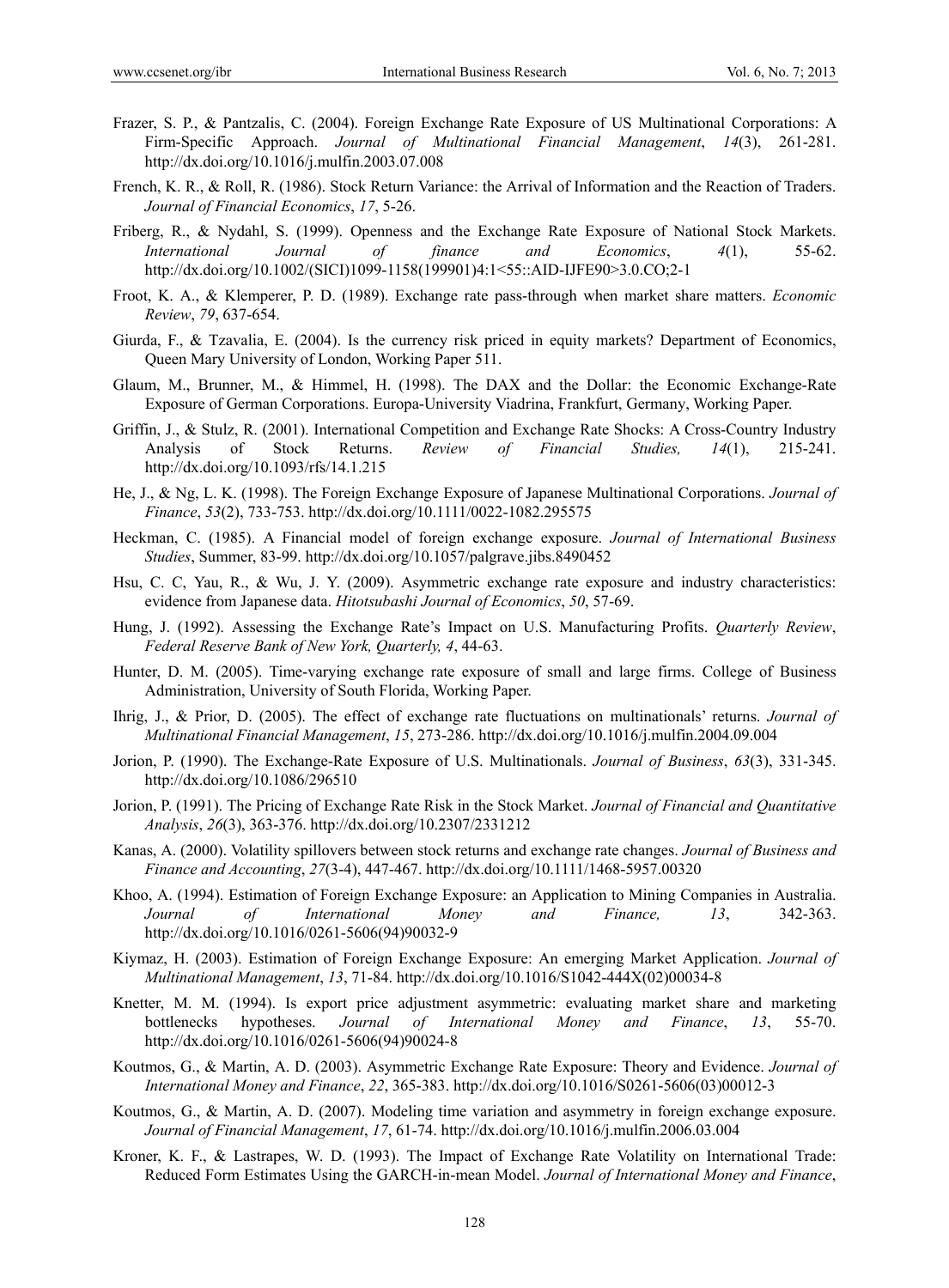*12*, 298-318. http://dx.doi.org/10.1016/0261-5606(93)90016-5

- MAcRK, N. C. (1990). Real and nominal exchange rates in the long run: an empirical investigation. *Journal of International Economics*, *28*, 115-136. http://dx.doi.org/10.1016/0022-1996(90)90052-N
- Maghrebi, N., Holms, M. J., & Pentecost, E. J. (2006). Are there asymmetries in the relationship between exchange rate fluctuations and stock market volatility in Pacific Basin Countries? *Review of Pacific Basin Financial Markets and Policies*, *9*(2), 229-256. http://dx.doi.org/10.1142/S0219091506000719
- Marston, R. (1990). Pricing to market in Japanese manufacturing. *Journal of International Economics*, *29*, 217-236. http://dx.doi.org/10.1016/0022-1996(90)90031-G
- Meese, R. A., & Singleton, K. J. (1982). On Unit Roots and the Empirical Modeling of Exchange Rates. *Journal of Finance*, *37*, 1029-1035. http://dx.doi.org/10.2307/2327764
- Miller, K. D., & Reuer, J. J. (1998). Asymmetric Corporate Exposures to Foreign Exchange Rate Changes. *Strategic Management Journal*, *19*(12), 1183-1191. http://dx.doi.org/10.1002/(SICI)1097-0266(1998120)19:12<1183::AID-SMJ1>3.3.CO;2-J
- Moran, P. (2005). Foreign Exchange Exposure of Chilean Firms. Facultad de Ciencias Empresariales, Universidad de Talca, Chile, Working Paper.
- Muller, A., & Verschoor, W. F. C. (2006). Asymmetric foreign exchange risk exposure: evidence from U.S. multinational firms. *Journal of Empirical Finance*, *13*, 495-518. http://dx.doi.org/10.1016/j.jempfin.2006.01.003
- Muller, A., & Verschoor, W. F. C. (2007). Asian foreign exchange risk exposure. *Journal of the Japanese and International Economies*, *21*, 16-37. http://dx.doi.org/10.1016/j.jjie.2006.06.001
- Nydahl, S. (1999). Exchange Rate Exposure, Foreign Involvement and Currency Hedging of Firms: Some Swedish Evidence. *European Financial Management*, *5*, 241-257. http://dx.doi.org/10.1111/1468-036X.00091
- Patro, D., Wald, J., & Wu, Y. (2002). Explaining Exchange Rate Risk in World Stock Markets: A Panel Approach. *Journal of Banking and Finance*, 1951-1972. http://dx.doi.org/10.1016/S0378-4266(01)00178-9
- Priesley, R., & Ødegaard, B. A. (2002). Linear and Non Linear Exchange Rate Exposure and the Price of Exchange Rate Risk. Norwegian School of Management, Working Paper No. 302409.
- Priesley, R., & Ødegaard, B. A. (2005). New evidence on exchange rate exposure. Norwegian School of Management, Working Paper.
- Rosenberg, M. (2003). *Exchange Rate Determination*. McGraw Hill.
- Rossi, Jr. J. L. (2008). Corporate foreign vulnerability, financial policies and the exchange rate regime: evidence from Brazil. Insper, IBMEC Sao Paulo, Working Paper.
- ROSSI, Jr. J. L. (2009). Nonlinear foreign exchange exposure: evidence from Brazilian companies. Insper, IBMEC Sao Paulo, Working Paper 189/2009.
- Sercu, P., & Vanhule, C. (1992). Exchange Rate Volatility, International Trade and the Value of Exporting firms. *Journal of Banking and Finance*, *16*, 155-182. http://dx.doi.org/10.1016/0378-4266(92)90083-C
- Shi, J., Chiang, T. C., & Liang, X. (2012). Positive-feedback trading activity and momentum profits. *Managerial Finance*, *38*(5), 508-529. http://dx.doi.org/10.1108/03074351211217832
- Tai, C. (2005). Asymmetric currency exposure of U.S. bank stock returns. *Journal of Multinational Financial Management*, *15*, 455-472.
- Williamson, R. (2001). Exchange Rate Exposure and Competition: Evidence from the Automotive Industry. *Journal of financial Economics*, *59*, 441-475. http://dx.doi.org/10.1016/S0304-405X(00)00093-3

#### **Notes**

Note 1. See for example Jorion (1990, 1991) or Dominguez and Tesar (2006).

Note 2. See Friberg and Nydahl (1999); Total trade represents 140% of the GDP in 2008, compared to 24% in U.S.

Note 3. See Jorion (1990) and Bodnar and Wong (2000) for a discussion on the importance to include the market return.

Note 4. See more about orthogonalized models in section 3.